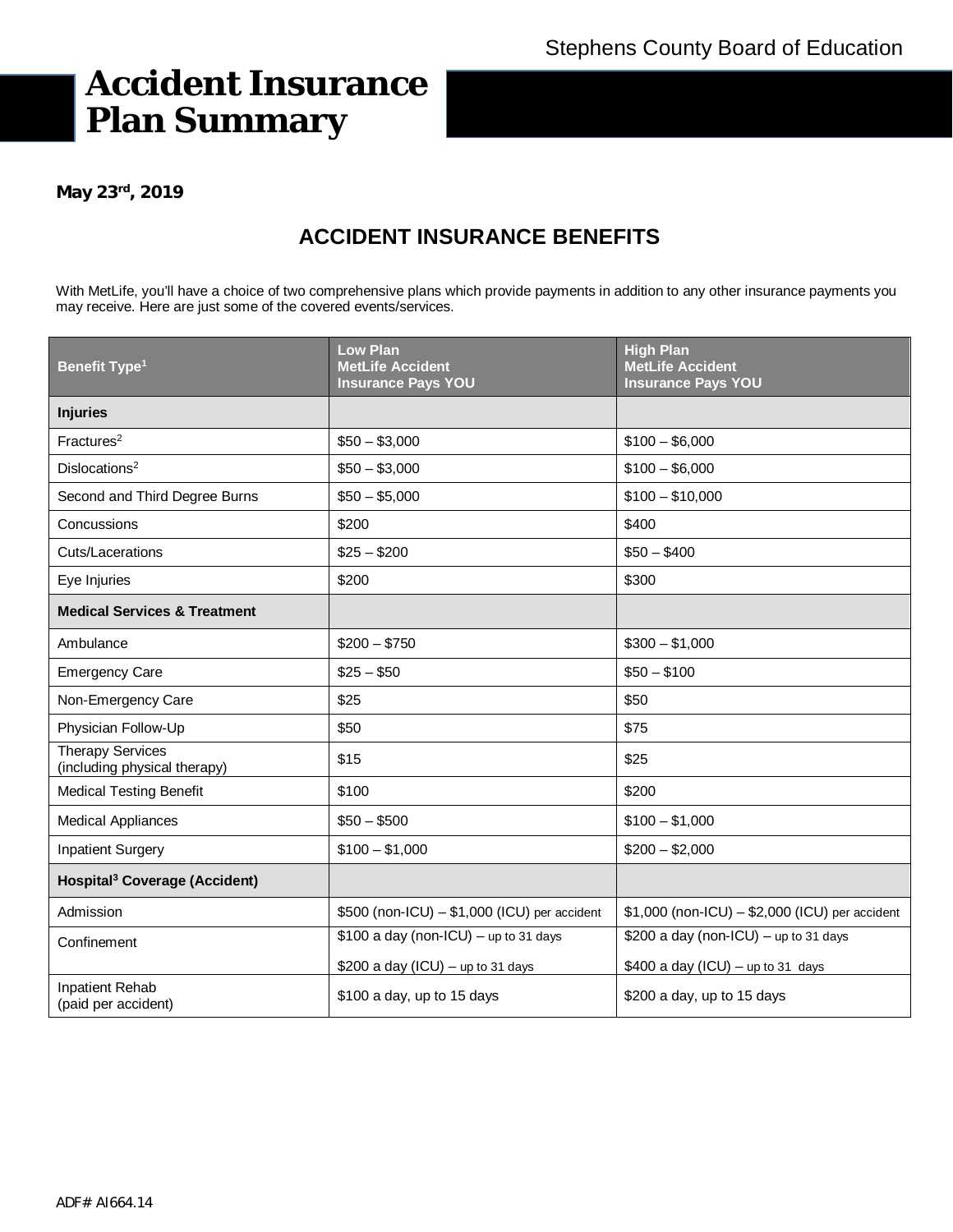| <b>Benefit Type<sup>1</sup></b>                                                                             | <b>Low Plan</b><br><b>MetLife Accident</b><br><b>Insurance Pays YOU</b> | <b>High Plan</b><br><b>MetLife Accident</b><br><b>Insurance Pays YOU</b> |
|-------------------------------------------------------------------------------------------------------------|-------------------------------------------------------------------------|--------------------------------------------------------------------------|
| <b>Accidental Death</b>                                                                                     |                                                                         |                                                                          |
| Employee receives 100% of amount<br>shown, spouse receives 50% and children<br>receive 20% of amount shown. | \$25,000<br>\$75,000 for common carrier <sup>4</sup>                    | \$50,000<br>\$150,000 for common carrier <sup>4</sup>                    |
| Dismemberment, Loss & Paralysis                                                                             |                                                                         |                                                                          |
| Dismemberment, Loss & Paralysis                                                                             | $$250 - $10,000$ per injury                                             | \$500 - \$50,000 per injury                                              |
| <b>Other Benefits</b>                                                                                       |                                                                         |                                                                          |
| Lodging <sup>5</sup> - Pays for lodging for companion<br>up to 31 nights per calendar year                  | \$100 per night, up to 31 nights                                        | \$200 per night, up to 31 nights                                         |

### **BENEFIT PAYMENT EXAMPLE**

Kathy's daughter, Molly, plays soccer on the varsity high school team. During a recent game, she collided with an opposing player, was knocked unconscious and taken to the local emergency room by ambulance for treatment. The ER doctor diagnosed a concussion and a broken tooth. He ordered a CT scan to check for facial fractures too, since Molly's face was very swollen. Molly was released to her primary care physician for follow-up treatment, and her dentist repaired her broken tooth with a crown. Depending on her health insurance, Kathy's out-of-pocket costs could run into hundreds of dollars to cover expenses like insurance co-payments and deductibles. MetLife Group Accident Insurance payments can be used to help cover these unexpected costs.

| Covered Event <sup>1</sup>                           | <b>Benefit</b><br>Amount <sup>6</sup> |
|------------------------------------------------------|---------------------------------------|
| Ambulance (ground)                                   | \$300                                 |
| <b>Emergency Care</b>                                | \$100                                 |
| Physician Follow-Up (\$75 x 2)                       | \$150                                 |
| <b>Medical Testing</b>                               | \$200                                 |
| Concussion                                           | \$400                                 |
| Broken Tooth (repaired by crown)                     | \$200                                 |
| Benefits paid by MetLife<br>Group Accident Insurance | \$1,350                               |

### **INSURANCE RATES**

MetLife offers competitive group rates and convenient payroll deduction so you don't have to worry about writing a check or missing a payment! Your employee rates are outlined below.

| <b>Accident Insurance</b>    | <b>Monthly Cost to You</b> |                  |
|------------------------------|----------------------------|------------------|
| <b>Coverage Options</b>      | <b>Low Plan</b>            | <b>High Plan</b> |
| Employee                     | \$6.44                     | \$12.33          |
| Employee & Spouse            | \$13.33                    | \$25.64          |
| Employee & Child(ren)        | \$13.27                    | \$25.34          |
| Employee & Spouse/Child(ren) | \$16.61                    | \$31.73          |